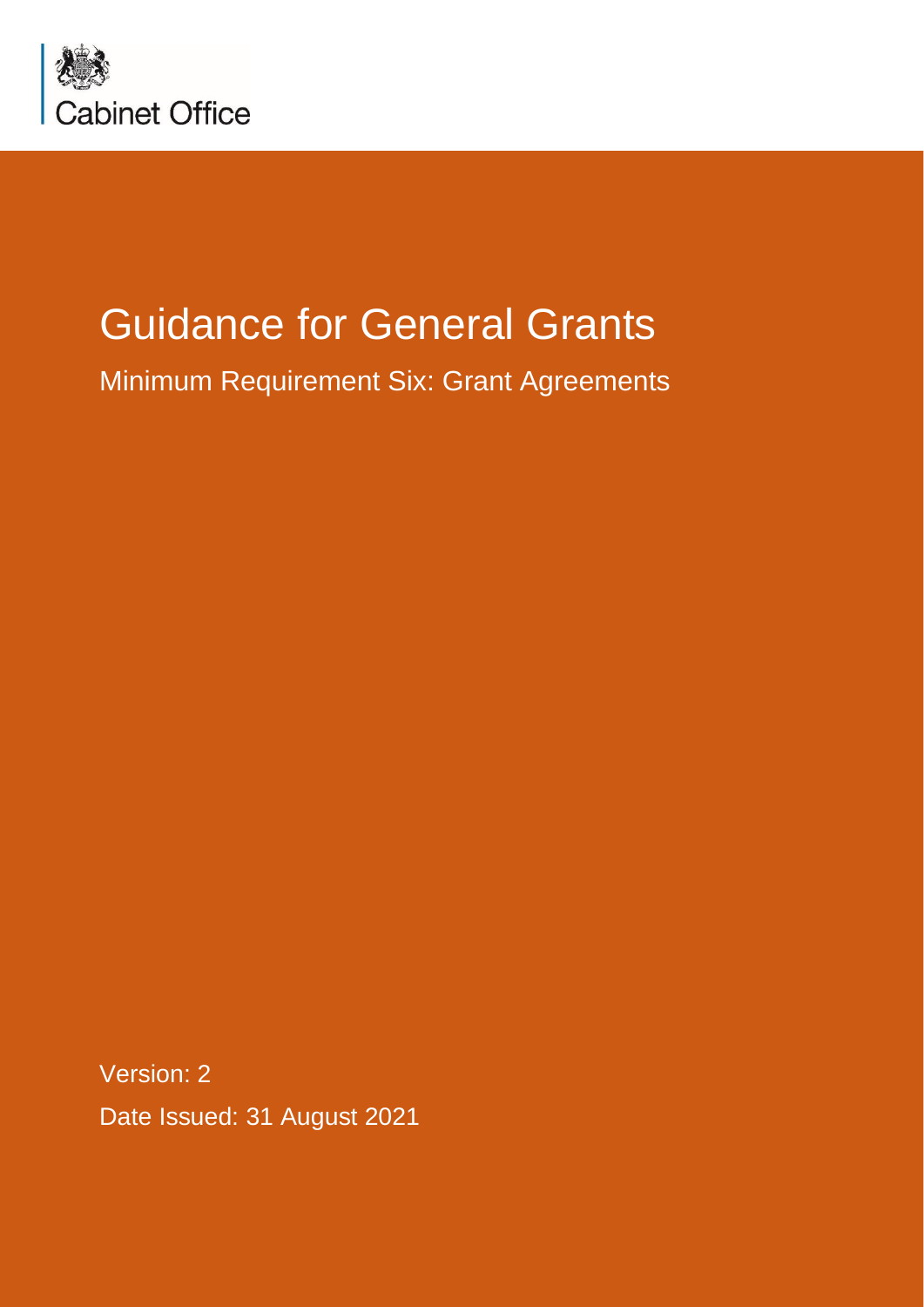#### **Important note**

- ► This guidance applies only to general grants made by departments and their arm's length bodies (ALBs) using Exchequer funding. It does not apply to formula grants or grant in aid. [Managing Public Money](https://www.gov.uk/government/publications/managing-public-money) and local guidance within government grant making organisations is applicable to those categories, and minimum requirements may be developed in future.
- ► Organisations' primary concern when administering grants is to have due regard to the 'Grants Functional Standard' (GovS 015) and the key documents referred to within it including [Managing Public Money.](https://www.gov.uk/government/publications/managing-public-money) Nothing in this guidance is intended to contradict or supersede these. Furthermore, this guidance is not intended to be an additional spending control - departments retain accountability for decisions on grant expenditure.
- ► This guidance should be read in conjunction with the wider set of minimum requirements guidance documents (including the introduction). Further information and tools supporting this guidance can be found online through the [grants Centre of](https://gcoe.civilservice.gov.uk/sign-in/)  [Excellence \(CoE\).](https://gcoe.civilservice.gov.uk/sign-in/) Further references and resources are highlighted throughout. It should also be read alongside organisations' internal guidance, where available, which will provide the departmental policy context.
- ► This guidance should be approached on a 'comply or explain' basis. It is important to consider flexibility and proportionality in adhering to the minimum requirements. As such there may be some specific instances where the requirements may not be met in full. In these instances, appropriate justification should be recorded within the business case or equivalent approval documents.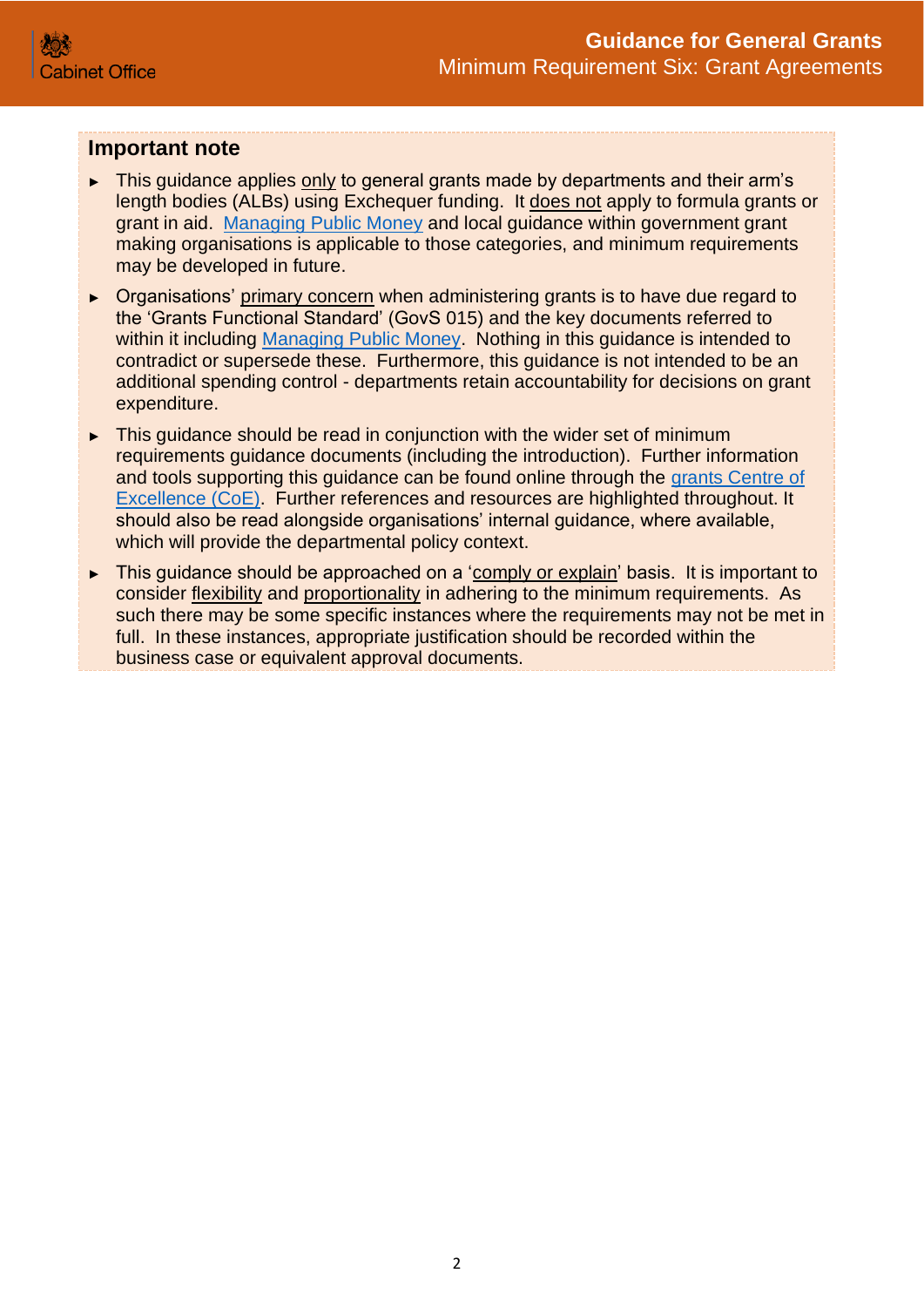# **Contents**

| <b>Purpose</b>                                     | 4              |
|----------------------------------------------------|----------------|
| <b>Grants Functional Standard: Key References</b>  | 5              |
| <b>Overview</b>                                    | 6              |
| Developing the grant agreement                     | 6              |
| <b>Key considerations</b>                          | 6              |
| Declaration by the grant recipient: double funding | $\overline{7}$ |
| Payments                                           | 7              |
| Competition                                        | 7              |
| <b>Eligible expenditure</b>                        | 7              |
| Ineligible expenditure categories                  | 9              |
| <b>Prohibited expenditure</b>                      | 9              |
| <b>Post-award</b>                                  | 10             |
| Assurance                                          | 10             |
| <b>Further Resources</b>                           | 10             |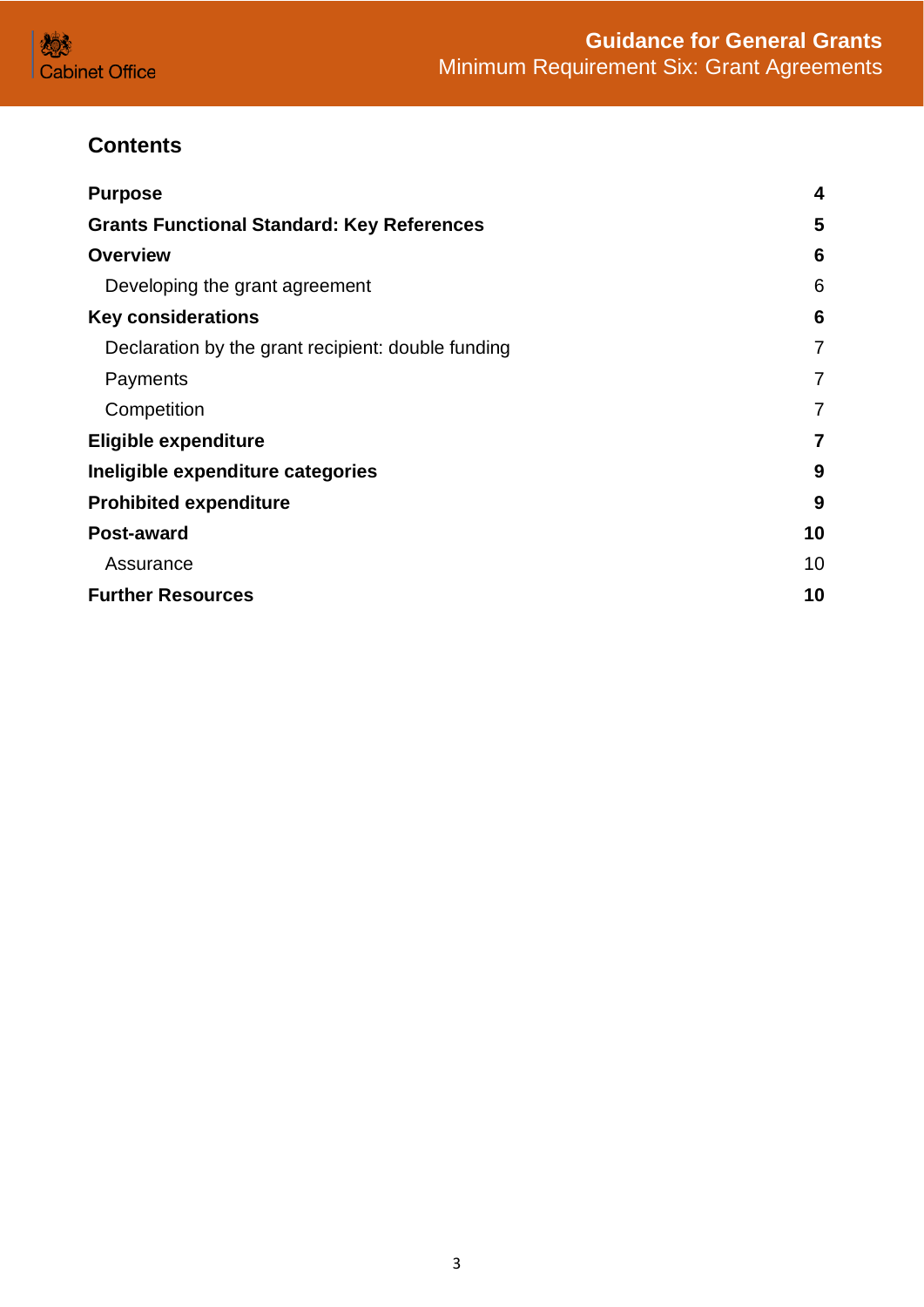## **Minimum Requirement**

All government general grants shall be awarded through **robust grant agreements**, proportionate to the value of the grant, which reflect the Grants Functional Standard for government grants and are in line with Managing Public Money. All government grant agreements shall include terms of eligible expenditure.

# <span id="page-3-0"></span>**Purpose**

*Minimum Requirement Six:* grant agreements and the further guidance for general grants set out below, is provided to help ensure that all government general grants schemes have appropriate agreements in place, which set out amongst other provisions: the purpose and objectives of the award, standard terms and conditions for the receipt of funding, performance monitoring, financial assurance and the payment schedule. This should assist in minimising risk around accidental or deliberate misuse, provide necessary controls to manage delivery and ensure adherence to the appropriate parts of the minimum requirements for general grants. It is strongly recommended that government grant making organisations use the *Model Grant Funding Agreement* (MGFA), hosted on the [grants Centre of Excellence \(CoE\)](https://gcoe.civilservice.gov.uk/wp-login.php) which has legal clearance and is fully compliant with the minimum requirements.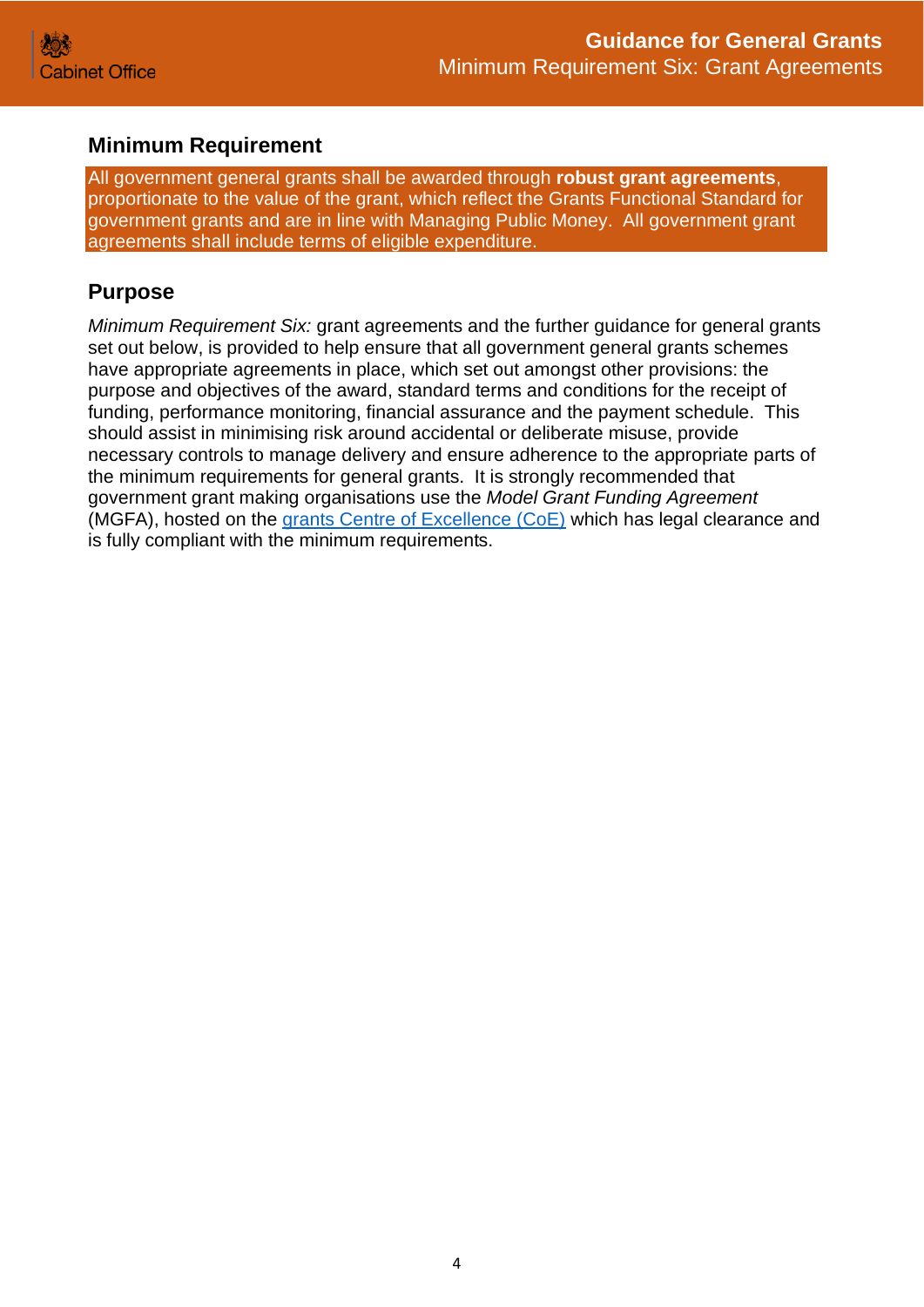# <span id="page-4-0"></span>**Grants Functional Standard: Key References**

Mandatory requirements are defined by the word 'shall' in the Grants Functional Standard which can be accessed on [GOV.UK.](https://www.gov.uk/government/publications/grants-standards/grant-standards) The 'shalls' for the management of grants related to this minimum requirement have been extracted from the Standard and are set out below. *Please note that in some cases the information has been paraphrased for conciseness - refer to the standard itself for the full version.*

| <b>Area</b>                                                           | <b>Requirement(s)</b>                                                                                                                                                                                                                                                                                                                                                               | <b>Context</b>                                                                                                                                                                                                                                                                                                                                                                                                                                | <b>Reference</b>                                                                                                         | Page |
|-----------------------------------------------------------------------|-------------------------------------------------------------------------------------------------------------------------------------------------------------------------------------------------------------------------------------------------------------------------------------------------------------------------------------------------------------------------------------|-----------------------------------------------------------------------------------------------------------------------------------------------------------------------------------------------------------------------------------------------------------------------------------------------------------------------------------------------------------------------------------------------------------------------------------------------|--------------------------------------------------------------------------------------------------------------------------|------|
| <b>Grant Life</b><br>Cycle:<br>General<br><b>Grants Life</b><br>Cycle | Once the draft grant<br>agreement has been signed<br>off for use and tailored to<br>the particulars of the<br>scheme, authorised<br>representatives of the<br>funding organisation and the $\cdot$ funding is used for the<br>grant recipient shall sign a<br>copy of the grant<br>agreement, identifying the<br>named accountable<br>individual for the recipient<br>organisation. | The purpose of an<br>agreement pertaining to a<br>grant is to ensure that:<br>• the government's<br>objectives in relation to a<br>grant are clear;<br>purpose intended;<br>• activity and expenditure<br>can be monitored;<br>• action can be taken early<br>to suspend payment or<br>terminate activity, where the<br>grant is failing against its<br>objectives;<br>• fraudulently claimed,<br>misused or surplus funding<br>is recovered. | 5.2.4 General<br>grant award.<br>Also refer to:<br>6.4 Agreements.                                                       | 15   |
| <b>Supporting</b><br>practices:<br>Agreements                         | General grants shall be<br>covered by a grant<br>agreement.                                                                                                                                                                                                                                                                                                                         | A grant agreement should<br>be justified and based on<br>the content of the business<br>case and written to ensure<br>that the funding is used as<br>intended.                                                                                                                                                                                                                                                                                | 6.4 Agreements<br>Also refer to:<br>6.4.1 Grant<br>agreement<br>(general grants)<br>4.2.2<br>Justification of<br>grants. | 19   |
| <b>Supporting</b><br>practices:<br>Agreements                         | Each general grant award<br>shall be subject to a defined<br>agreement between the<br>grant making body and the<br>recipient and should be<br>proportionate to the value of<br>the grant being awarded<br>and shall be underpinned<br>by appropriate legislation.                                                                                                                   | [As above]                                                                                                                                                                                                                                                                                                                                                                                                                                    | 6.4.1 Grant<br>agreement<br>(general grants)<br>Also refer to:<br>6.4 Agreements<br>4.2.2<br>Justification of<br>grants. | 19   |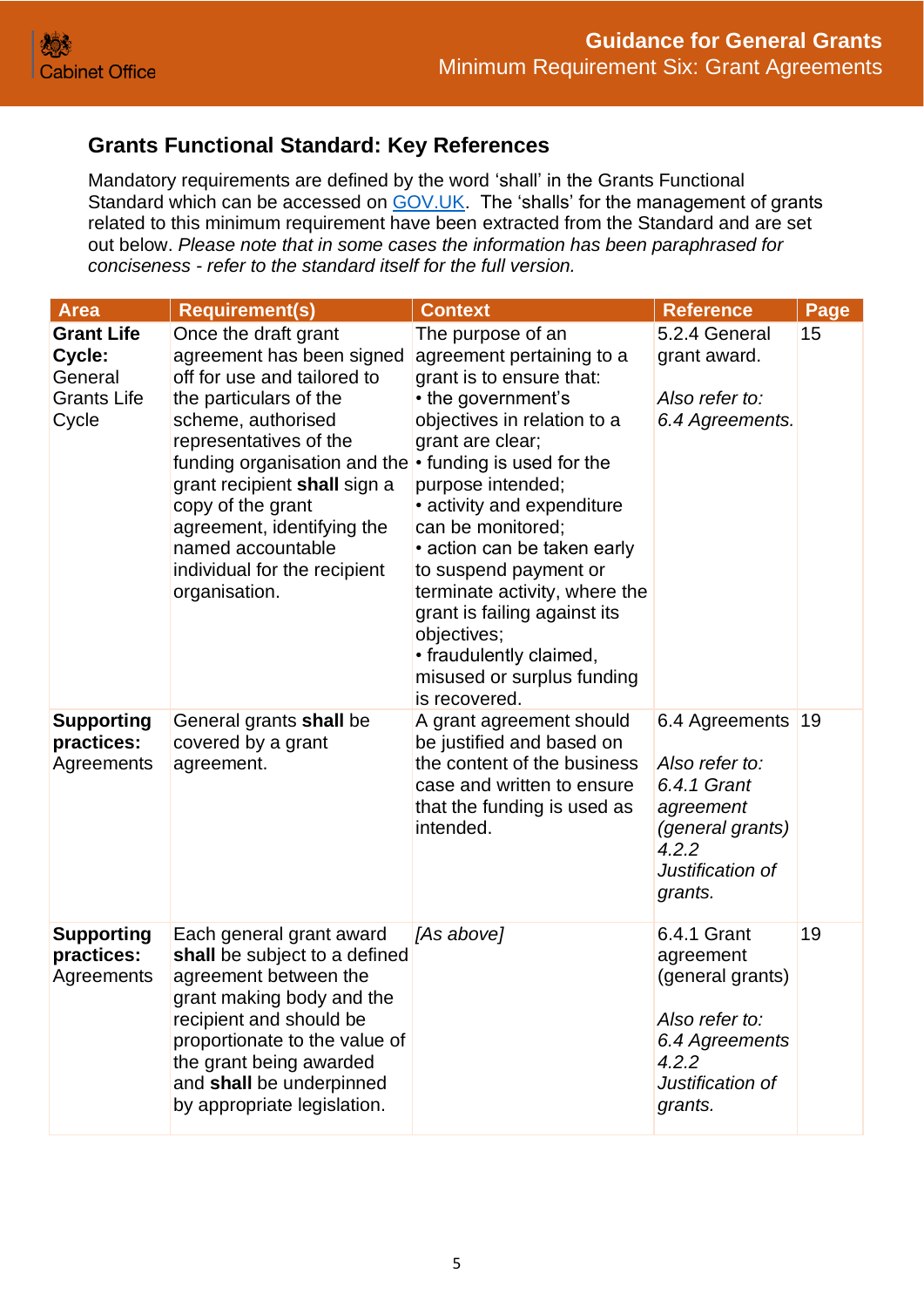## <span id="page-5-0"></span>**Overview**

1. Departments shall ensure that their grant agreements, including those administered through third parties, clearly state the purpose and objectives for which the grant is awarded, provide details of approved activity and set out categories of eligible and ineligible expenditure.

#### <span id="page-5-1"></span>**Developing the grant agreement**

- 2. When developing grant agreements, due regard should be given to ensuring regularity and propriety in the use of public funds. It is strongly recommended that the Cabinet Office Model Grant Funding Agreement (MGFA) is used as the default agreement for government general grants. The MGFA template includes notes to aid its completion, is fully compliant with the minimum requirements for general grants, and is cleared for use by Cabinet Office Legal Advisers (COLA). The template is regularly updated and the latest update reflects the end of the transition period, following the UK's exit from the European Union. The template is available to download from the grants Centre of Excellence.
- 3. In cases where the MGFA is not suitable, and there is a clear rationale for that determination, it is recommended that grant making organisations use grant agreement templates, which are cleared through internal legal advisers and finance, as a minimum – the MGFA should be used as the basis for such agreements (see paragraph 4). In the case of grant-in-aid and formula grants, grant making organisations should consult their legal advisers and Managing Public Money for advice and appropriate templates for the framework document and settlement document respectively.
- 4. Where an organisation chooses not to use the MGFA as a template, they should consider their existing grant terms to meet the requirements of each individual scheme and strengthen them where needed, using the MGFA as a base. Critically, this will include making absolutely sure that terms covering eligible expenditure are included and that the associated financial and performance monitoring clauses, and the assurance regime, are sufficiently stringent to prevent inappropriate expenditure.
- **5.** [A code of conduct for suppliers and grant recipients](https://www.gov.uk/government/publications/supplier-code-of-conduct) was published on GOV.UK in late 2018. It was developed to make clear, the standards and behaviours that are expected of grant recipient organisations and their employees and sub-contractors when working with government, and how they can help government deliver value for money for taxpayers.

# <span id="page-5-2"></span>**Key considerations**

- 6. As a minimum, the Cabinet Office would expect government grant agreements to include terms and conditions, where necessary supported by guidance, covering the following:
	- a clear description of the scheme purpose, aims and objectives;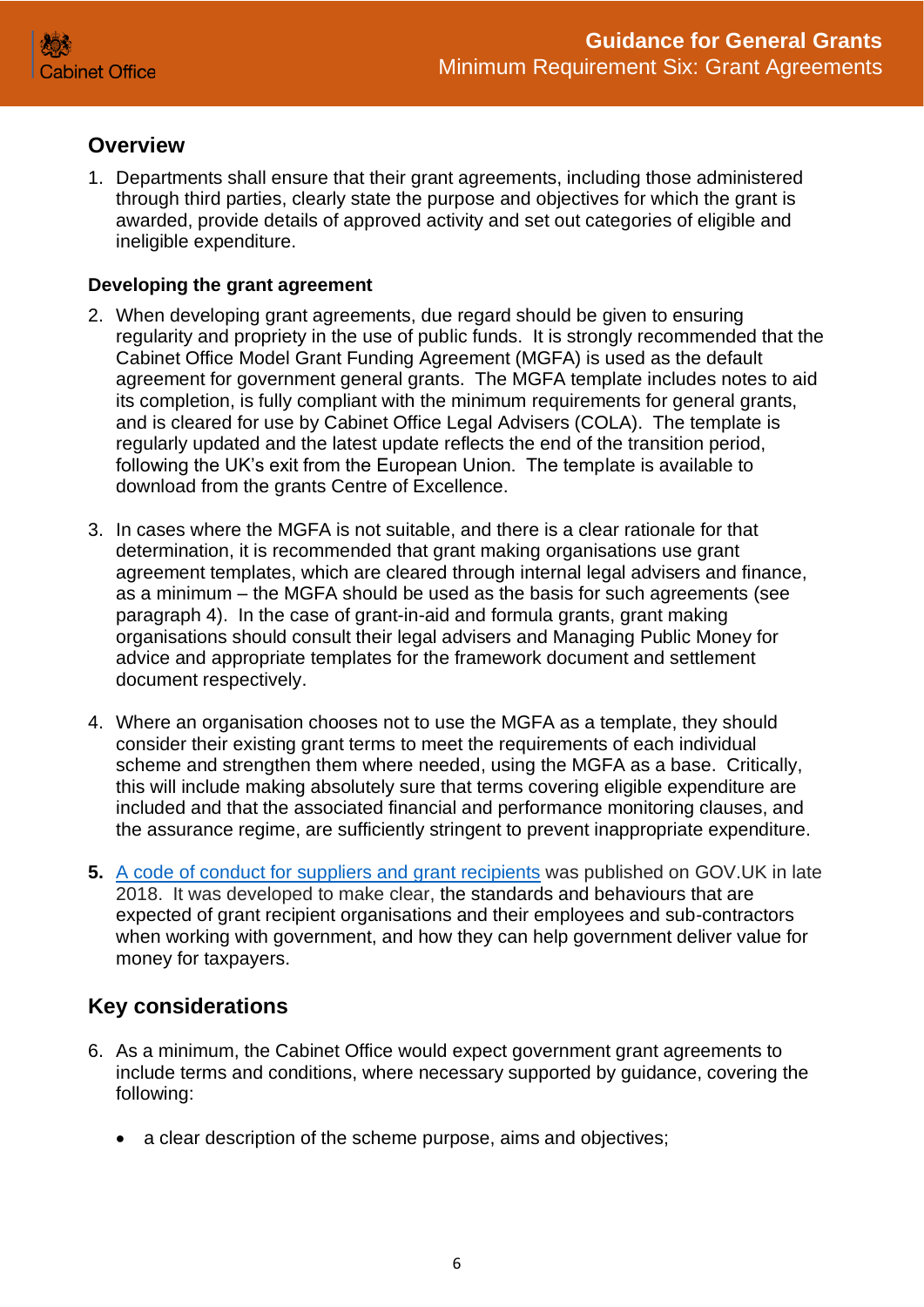- a clear description of expenditure, including eligible expenditure categories, which prohibit paid for lobbying (except where a requirement of the scheme) and improper expenses;
- a data protection policy;
- counter fraud policy including mitigation, identification, reporting and escalation;
- audit and assurance;
- agreed delivery KPIs or milestones and longer-term outcomes;
- financial and delivery-based reporting and validation;
- subsidy compliance (see [Minimum Requirement Five: Competition for Funding\)](https://assets.publishing.service.gov.uk/government/uploads/system/uploads/attachment_data/file/722199/Grants-Standard-FIVE-Competition.pdf);
- performance tolerances allied to payment suspension, claw back and grant termination clauses;
- a debt recovery policy; and
- impact evaluation including lessons learned.
- 7. The Cabinet Office will not specify what detail should be included in individual grant agreements under the above categories beyond providing the MGFA template. The grant making organisation will determine such detail, tailoring the MGFA to each individual scheme. Where one of the above listed clauses is absent from a grant agreement, it should be agreed as part of the business case development and approval process.

### <span id="page-6-0"></span>**Declaration by the grant recipient: double funding**

8. It is good practice, as part of the grant award process, to require grant recipients to declare that acceptance of the funding offered will not result in double funding, ensuring the organisation is not being funded from elsewhere for the same or similar activity. Any match or pooled funding, where declared, would not be considered double funding. The authorised signatory will be liable for any false declaration.

#### <span id="page-6-1"></span>**Payments**

9. In accordance with Managing Public Money, it is expected that grant funding payment models will reflect need, and avoid paying portions of funding up-front, except where that can be justified and is approved via the organisation's formal governance route. Where possible, it is good practice to link the release of regular payments to the receipt of satisfactorily completed delivery and financial returns, with the submission of returns triggering the release of payments, following the successful completion of whatever validation checking regime is specified in the grant agreement.

#### <span id="page-6-2"></span>**Competition**

10.The organisation must consider UK rules on subsidy control prior to awarding a grant (refer to [Minimum Requirement Five: Competition for Funding](https://assets.publishing.service.gov.uk/government/uploads/system/uploads/attachment_data/file/722199/Grants-Standard-FIVE-Competition.pdf) for further details).

# <span id="page-6-3"></span>**Eligible expenditure**

11.Grant making organisations should ensure that categories of eligible expenditure are included in all general grant agreements, including items of expenditure that are expressly ineligible – the Cabinet Office Model Grant Funding Agreement includes clauses covering expenditure and breach. The terms must be sufficiently clear, to provide assurance that the grant is only used for the purposes for which it was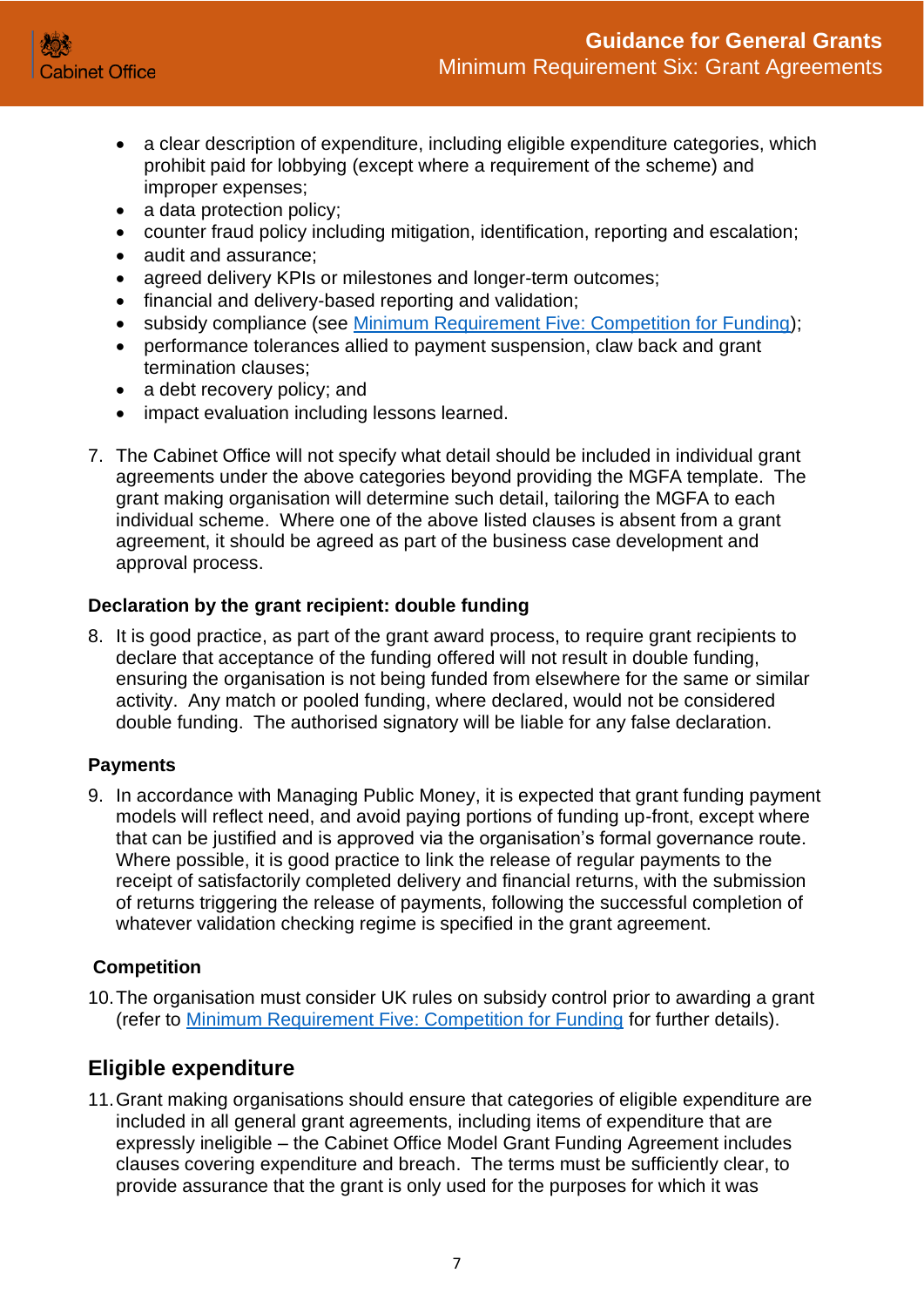

awarded. This includes enabling the recovery of misused or surplus funding identified at any time during the delivery period or as part of regular delivery monitoring and financial reconciliation activity and final reconciliation at the end of the delivery period.

- 12.Grant recipients are required to provide evidence of their grant expenditure, for example, through the regular submission of a *Statement of Grant Usage* (SoGU) or an equivalent, which must be validated to ensure accuracy. Failure to submit financial returns, or irregularities identified through validation should result in payment suspension, investigation, and in serious cases a full audit, to establish the cause. The grant agreement should require the recipient to maintain an audit trail of all grant related expenditure, and provide full access for the authority on request.
- 13.Departments are responsible for defining terms of eligible and ineligible expenditure for individual schemes and awards. Such terms should be clearly drafted to help provide certainty about what a grant recipient may do with the grant. In addition, where appropriate, to add more flexibility, a grant agreement might allow for the authority to issue accompanying internal guidance, clarifying what is permitted by an eligible expenditure clause.
- 14.Eligible expenditure terms may allow the following activities:
	- giving evidence to Select Committees;
	- attending meetings with Ministers or officials to discuss the progress of a taxpayer funded grant scheme;
	- responding to public consultations, where the topic is relevant to the objectives of the grant scheme. This does not include spending government grant funds on lobbying other people to respond to the consultation (unless explicitly permitted in grant agreement);
	- providing independent, evidence-based policy recommendations to local government, departments or Ministers, where that is the objective of a taxpayer funded grant scheme, for example, *What Works Centres*; and
	- providing independent evidence-based advice to local or national government as part of the general policy debate, where that is in line with the objectives of the grant scheme.
- 15.Eligible expenditure specific to government research grants, for example, those awarded to the National Academies, might include:
	- publishing and publicising the results of research paid for using taxpayer funded grants;
	- hosting science and research communication events, for example, science festivals, Royal Society's Summer Science Exhibition, visits, breakfasts, dinners or receptions, seminars, the use of newsletters and campaigns, and sharing information with Parliament to expound greater understanding of research outcomes or launch a research project or equipment;
	- working with or through a third-party organisation or commercial partners, which are not professional lobbying organisations, to conduct, communicate or publish research findings and inform policy;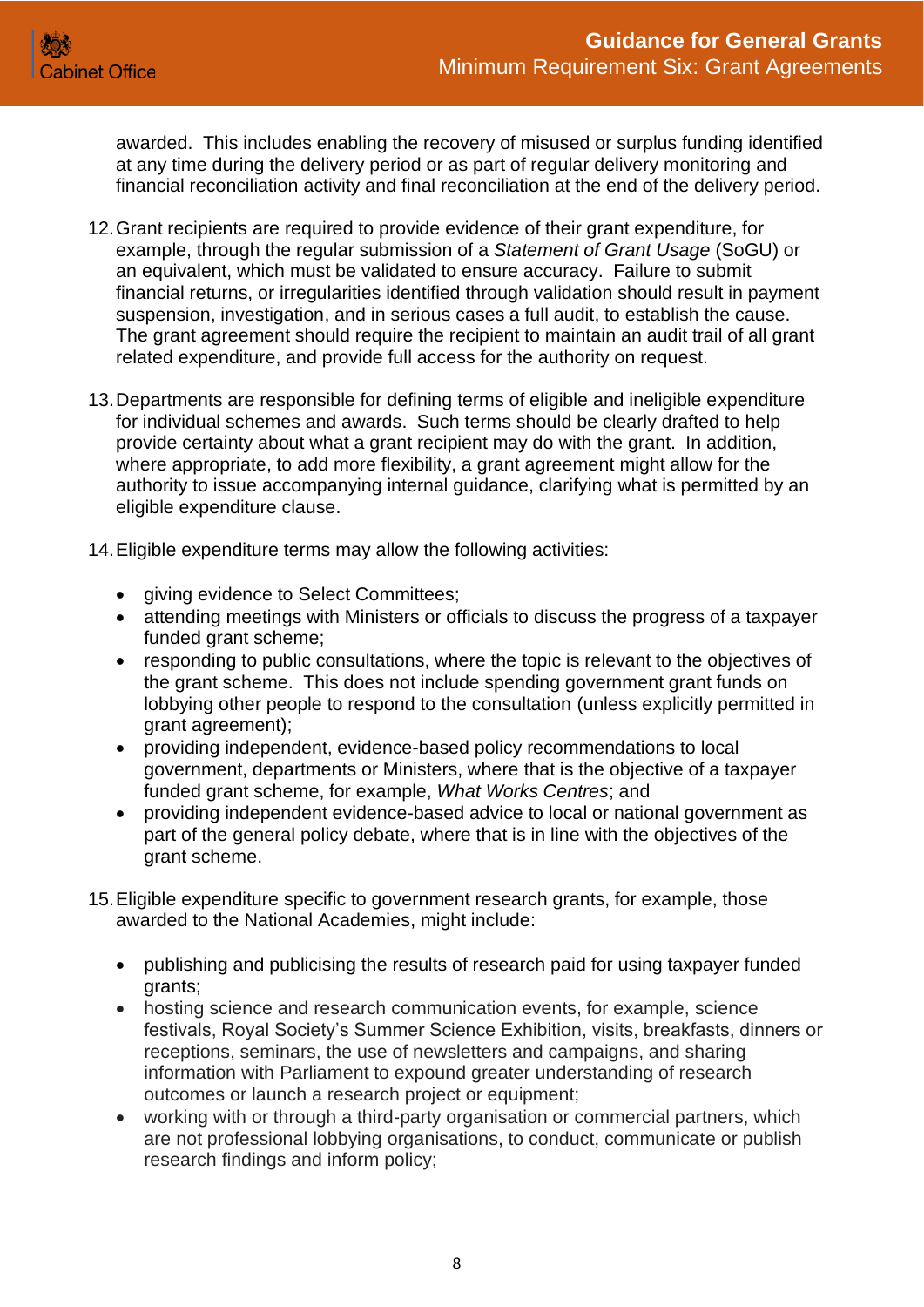

- contributing expert scientific and academic advice to inform government policy and funding or make the case for science; and
- developing proposals for future research grants.

# <span id="page-8-0"></span>**Ineligible expenditure categories**

16.Eligible expenditure terms shall exclude the following types of expenditure, as a minimum, unless permitting them is a specific requirement of the grant agreement:

- paid for lobbying, which means using grant funds to fund lobbying (via an external firm or in-house staff) in order to undertake activities intended to influence or attempt to influence parliament, government or political activity; or attempting to influence legislative or regulatory action;
- using grant funds to directly enable one part of government to challenge another on topics unrelated to the agreed purpose of the grant;
- using grant funding to petition for additional funding;
- expenses such as for entertaining, specifically aimed at exerting undue influence to change government policy;
- input VAT reclaimable by the grant recipient from HMRC; and
- payments for activities of a party political or exclusively religious nature.

## <span id="page-8-1"></span>**Prohibited expenditure**

17.Other examples of expenditure, which should be prohibited, include the following:

- contributions in kind:
- interest payments or service charge payments for finance leases;
- gifts:
- statutory fines, criminal fines or penalties;
- payments for work or activities which the grant recipient, or any member of their partnership has a statutory duty to undertake, or that are fully funded by other sources;
- bad debts to related parties; and
- payments for unfair dismissal or other compensation.
- 18.As described at paragraph 16, all grants must include eligible expenditure terms covering how paid for lobbying is dealt with. For context, unless lobbying government on matters of policy is a requirement of a grant and part of a scheme's purpose, then attempting to exert undue influence over government policy using taxpayer funding provided as a grant award should always be prevented under eligible expenditure terms set out in the grant agreement. Grant making organisations should use the bullets set out at paragraphs 14-16 as the baseline for eligible expenditure terms.
- 19.The above guidance is not presented as an exhaustive list of what is permissible or otherwise under eligible expenditure terms. The authority can specify what is and is not included to tailor eligible expenditure terms to the requirements of individual schemes, in line with the guidance in this document. This flexibility means there is no requirement for an exemptions policy in relation to this guidance (Minimum [Requirement Six: Grant Agreements\)](https://assets.publishing.service.gov.uk/government/uploads/system/uploads/attachment_data/file/896341/Grants-Standard-SIX-Grant-Agreements.pdf).